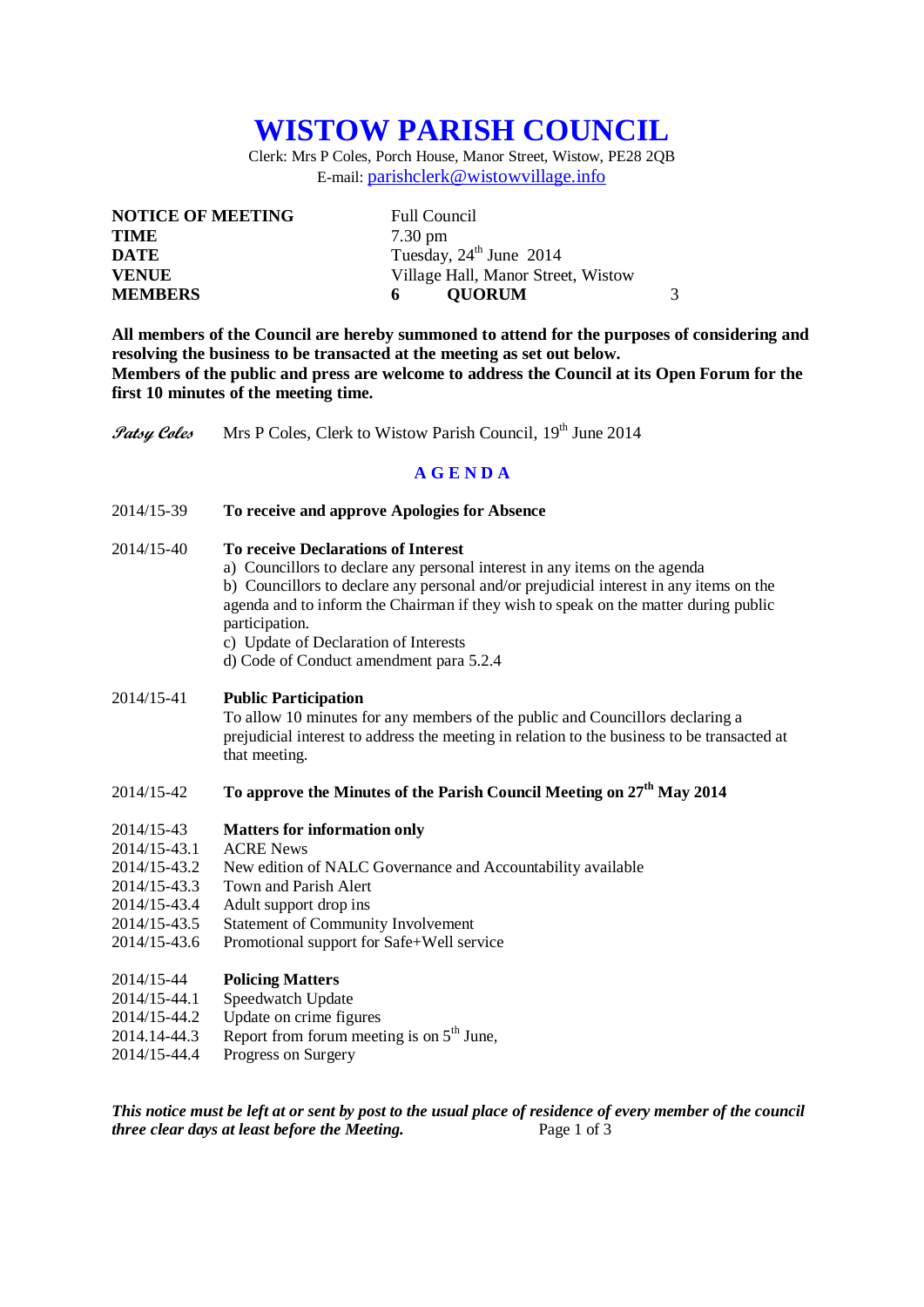# Page 2

| 2014/15-45                                                 | To receive reports from County and District Councillors<br>Mr M Tew, Mr P Bucknell                                                                                                                                                                                                                                                                                   |
|------------------------------------------------------------|----------------------------------------------------------------------------------------------------------------------------------------------------------------------------------------------------------------------------------------------------------------------------------------------------------------------------------------------------------------------|
| 2014/15-46                                                 | <b>Finance</b><br>a) to approve the Financial Statement and cashflow for 2014/15<br>b) to approve payment of outstanding amounts :<br>Ray Burton - playground hedge<br>£200.00<br>CCC, streetlight power<br>£231.89<br>Mr MacInnes expenses<br>£to be confirmed<br>Clerk's quarterly salary and expenses<br>£700.48<br>c) Change of signature documents to be signed |
| 2014/15-47<br>2014/15-47.1<br>2014/15-47.2<br>2014/15-47.3 | Correspondence<br>Letter from EACH requesting a donation<br>Email regarding Timebanking presentation from Roy Reeves, Warboys<br>Steve Shaw, Local Works, empowering Councils to sell electricity                                                                                                                                                                    |
| 2014/15-48<br>2014/15-48.1                                 | To consider any Planning Applications received<br>None received                                                                                                                                                                                                                                                                                                      |
| 2014/15-49<br>2014/15-49.1<br>2014/15-49.2<br>2014/15-49.4 | <b>Highway Warden's Report/Traffic Matters</b><br>MVAS purchase – update on outstanding matters<br>Any other traffic/road matters<br>Local Highway Improvement Initiative, annual application                                                                                                                                                                        |
| 2014/15-50<br>2014/15-50.1<br>2014/15-50.3                 | <b>Maintenance Issues</b><br>Playground – any outstanding matters including strimming<br>Playground rota/risk assessment forms, Mr Bucknell June, Mr Leigh July.                                                                                                                                                                                                     |
| 2014/15-51<br>2014/15-51.1                                 | <b>Church Yard Tidying</b><br>The Clerk has been approached by Mrs Telling, on behalf of Wistow in Bloom regarding<br>tidying around the grave stones in the church yard and cutting back the ivy and brambles.                                                                                                                                                      |
| 2014/15-52<br>2014/15-52.1<br>2014/15-52.2<br>2014/15-52.3 | <b>Streetlights</b><br>A new inventory of streetlights has been drawn up by Dr Farrar and Mr MacInnes<br>Removal of PC1<br>Balfour Beatty progress and any feedback                                                                                                                                                                                                  |
| 2014/15-53                                                 | Parish Plan Action Plan Working Parties Feedback and Updates<br>Mr McInnes<br>a-Litter<br>Mr Hodson<br>b- Countryside<br>Footpath maintenance<br>Gully Programme-email from CST<br>c- Village Hall<br>Mr MacInness<br>d - Parish Plan Review - Dr Farrar/Mr Bucknell/Mr Carter                                                                                       |
| 2014/15-54                                                 | Items for the Wistow Warbler and Wistow Web site.<br>To inform Mr Williams and Dr Farrar of relevant articles                                                                                                                                                                                                                                                        |
|                                                            | This notice must be left at or sent by post to the usual place of residence of every member of the council                                                                                                                                                                                                                                                           |

*Fhis notice merger at a to the council* place 2 of 3 *this notice must be teft at or sent by post to a three clear days at least before the Meeting.*